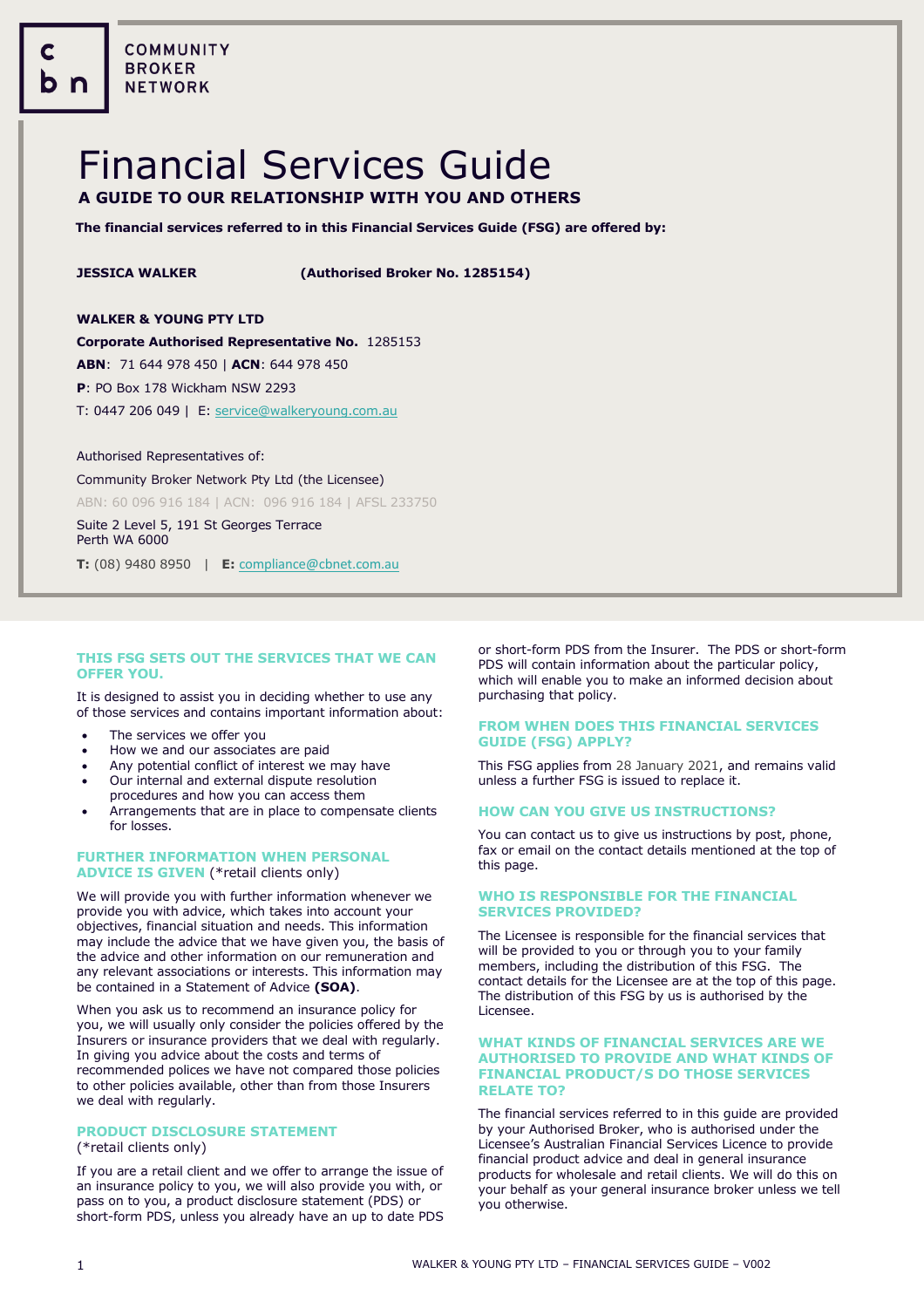If we ever act under a binder arrangement, which means we have authority to issue policies as an agent for the insurer, rather than acting for you, we will inform you of this arrangement.

# **WILL I RECEIVE TAILORED ADVICE?**

We may need information about your personal objectives, details of your current financial situation and any relevant information, so that we can arrange insurance policies for you, or to give you advice about your insurance needs. We will ask you for the details that we need to know.

In some cases, we will not ask for any of this information. If we do not ask, or if you do not give us all of the information we ask for, any advice you receive may not be appropriate to your needs, objectives and financial situation. You should read the warnings contained in any SOA, or any other warnings that we give you, carefully before making any decision about an insurance policy.

At renewal we may review your insurance however, in some cases we may automatically renew your insurance to ensure you continue to be covered. This renewal will not take into account any changes to your current financial situation or personal objectives or needs that you have not informed us of.

### **CONTRACTUAL LIABILITY AND YOUR INSURANCE COVER**

Many commercial or business contracts contain clauses dealing with your liability (including indemnities or hold harmless clauses). Such clauses may entitle your insurers to reduce cover, or in some cases, refuse to indemnify you at all. You should seek legal advice before signing and accepting contracts. You should inform us of any clauses of this nature before you enter into them.

# **LEGAL ADVICE**

Our duty as a general insurance broker does not extend to giving legal advice. You should consult your solicitor when you need advice on legal matters.

### **WHAT INFORMATION DO WE MAINTAIN ABOUT YOU AND HOW CAN YOU ACCESS IT?**

The Licensee maintains a record of your personal profile including details of insurance policies that we arrange for you. The Licensee may also maintain records of any recommendations or advice given to you. The Licensee will retain this FSG and any other FSG given to you as well as any SOA, PDS or short-form PDS that we give or pass on to you for the period required by law.

We and the Licensee are committed to implementing and promoting a privacy policy, which will ensure the privacy and security of your personal information. The Licensee has taken the appropriate action to ensure we comply with the Australian Privacy Principles ("APPs") and have established a Privacy Policy. A copy of our privacy policy is available on request, or at [www.cbnet.com.au.](http://www.cbnet.com.au/)

If you wish to access your file, please ask us. We will make arrangements for you to do so.

#### **HOW WILL I PAY FOR THE SERVICES PROVIDED?**

Payment for the services we provide you are payable directly to the Licensee. For each insurance product, the insurer will charge a premium that includes any relevant taxes, charges and levies. The Licensee will receive a payment based on a percentage of this premium (excluding

relevant taxes, charges and levies) called commission, which is paid to the Licensee by the insurers.

In some cases, we may also charge you a broker fee. This will be shown on the invoice that is sent to you. The invoice provides methods of payment for our services and details of payment terms. The Licensee pays the commission and broker fee to us after deducting a management fee.

If there is a refund or reduction of your premium as a result of a cancellation or alteration to a policy, or based on a term of your policy (such as a premium adjustment provision), we will retain any fee we have charged you. Depending on our arrangements with the insurer, the Licensee will retain any commission that was paid to them by the insurer for the policy and we may retain the portion of the commission that was paid to us by the Licensee. We may also charge you a cancellation fee.

Non-payment of premium within applicable time frames could result in the insurer cancelling the contract of insurance or charging a penalty premium for time on risk.

When you pay us your premium it will be banked into the Licensee's trust account. The Licensee will retain the commission from the premium you pay us and remit the balance to the insurer in accordance with the Licensee's arrangements with the insurer. The Licensee will earn interest on the premium while it is in their trust account or the Licensee may invest the premium and earn a return. The Licensee will retain any interest or return on investment earned on the premium.

If you require assistance from us with a claim which requires an unexpected and significant amount of time or expertise, we reserve the right to make an additional charge for it. Any charges will be agreed with you before we provide the services so you always know how much you will be required to pay.

#### **HOW ARE ANY COMMISSIONS, FEES OR OTHER BENEFITS CALCULATED FOR PROVIDING THE FINANCIAL SERVICES?**

The commission the Insurer pays to the Licensee will be calculated based on the formula:

In this formula:-

# **P X Y% = X.**

 $P =$  the amount you pay for any insurance policy (less any government fees or charges included in that amount). *Y %* = the percentage commission paid to the Licensee by the Insurer.

 $X =$  the Licensee's commission. The Licensee's commission varies between 0 and 30%.

We may also charge you a broker fee in addition to commission when you enter into an insurance policy. The amount of the fee will depend on the complexity of the services we are providing. The amount of any broker fee charged will be shown on your invoice.

The Licensee deducts a management fee of between 0% and 22.5% from the total commission and broker fee received and pays the remainder of the broker fee and commission to us.

Our employees that will assist you with your insurance needs will be paid a market salary and may also receive a performance bonus based on both the value and quality of the work they do for our clients.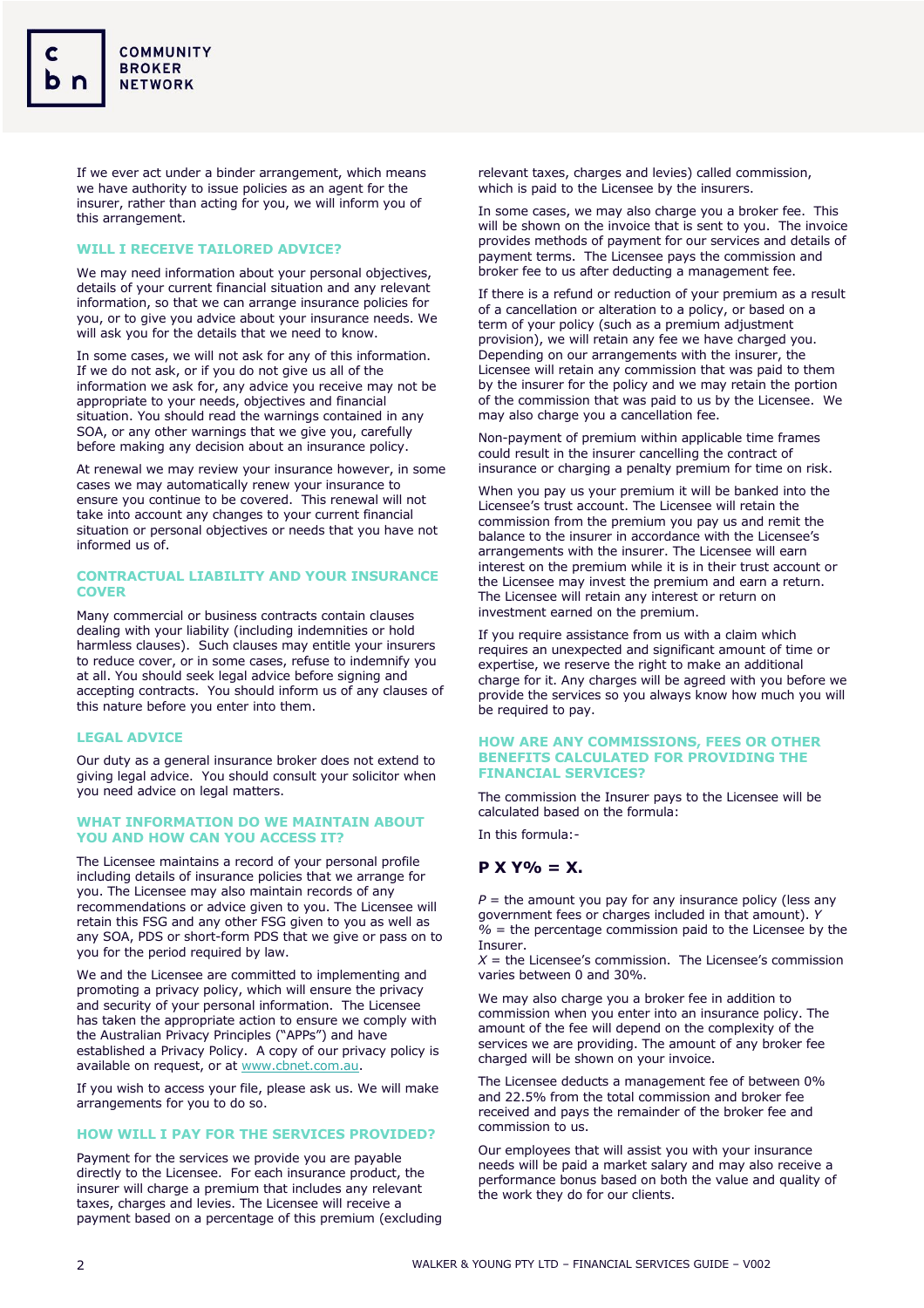Where a third party has referred you to us, we may share part of our fees/commission with them or pay an agreed referral rate. If we do, we will pay commissions to those people out of the commission and fees passed to us by the Licensee (not in addition to those amounts), in the range of 0 to 50% of our commission or fees.

If we give you (as a Retail client) personal advice, we will inform you of any fees, commission or other payments we, our associates or anyone referring you to us (or us to any third party referrer) will receive in relation to the policies that are the subject of the advice as soon as practicable after that time.

#### **DO WE HAVE ANY RELATIONSHIPS OR ASSOCIATIONS WHICH MIGHT REASONABLY INFLUENCE US?**

### **The Licensee is a wholly owned subsidiary of Steadfast Group Limited, ABN 98 073 659 677.**

### Insurer Relationships

The Licensee sometimes enter into specific arrangements with a limited number of insurers where we receive fees or other remuneration for the development of insurance solutions or the growth of various insurance portfolios. The remuneration the licensee receives from these arrangements is variable and is determined by the profitability of the recommended insurance products. We will only recommend these products where they meet your needs and are in your best interests. Any such relationship is managed under our conflicts of interest policy.

We work closely with a range of insurers and underwriting agencies to arrange high quality benefits, competitive pricing and superior service levels for our clients. Wherever possible we will recommend that clients deal with insurers that are authorised under the Insurance Act 1973 (Cth) to carry on insurance business in Australia and are subject to oversight by the Australian Prudential Regulation Authority. We will warn you when we recommend an unauthorised foreign insurer.

Some insurers give other benefits such as sponsorship of annual conferences, training and invitations to social business functions. These benefits may change from year to year. The receipt of these benefits may be based upon the volume of business placed with the provider but may also be more of an ad hoc reward. Occasionally we may also receive small gifts and gratuities. It is the Licensee's policy that gifts or gratuities may be accepted only if they are of an incidental nature. These amounts are not additional costs to you.

Despite the existence of any incentive, any decision to place business with such an Insurer will be based on the fact that this provides the best solution for you and not based on consideration of any incentive entitlement. The Licensee may pass any incentive received on to us.

#### Steadfast Group Limited

The Licensee is a Steadfast Group Limited (**Steadfast**) Network Broker. Steadfast has exclusive arrangements with some insurers and premium funders (**Partners**) under which Steadfast will receive between 0.5 – 2.0% commissions for each product arranged by the Licensee and our Authorised Representatives with those Partners. Steadfast is also a shareholder of some Partners.

The Licensee may receive a proportion of that commission from Steadfast at the end of each financial year (or other agreed period).

As a Steadfast Network Broker, the Licensee and our Authorised Representatives have access to member services including model operating and compliance tools, procedures, manuals and training, legal, technical, banking and recruitment advice and assistance, group insurance arrangements, product comparison and placement support, claims support and group purchasing arrangements. These member services are either funded by Steadfast, subsidised by Steadfast or available exclusively to Steadfast Network Brokers for a fee.

You can obtain a copy of Steadfast's FSG at www.steadfast.com.au.

### **THE LICENSEE AND PREMIUM FUNDING COMPANIES**

If we arrange premium funding for you with a premium funder, we may be paid a commission by the premium funder. The commission that we are paid by the premium funder is usually calculated as a percentage of your insurance premium (including government fees or changes). If you instruct us to arrange premium funding for you, this is when we become entitled to the commission.

Commission rates for premium funding are usually in the range of 0 to 5% of funded premium. When we arrange premium funding for you, you can ask us what commission rate we are paid for that funding arrangement compared to the other arrangements that were available to you. The amount we are paid is set out in the premium funding contract. Some premium funders may pay the Licensee a volume bonus based on the volume of business the Licensee and we place with them. This payment may be passed on to us.

#### **WHAT SHOULD I DO IF I HAVE A COMPLAINT?**

If you have any complaints about the service provided to you, you should contact your Authorised Broker about your complaint. If your complaint is not satisfactorily resolved, please contact the Licensee's Complaints Officer:

**T**: (08) 9480 8900 | **E**[: compliance@cbnet.com.au](mailto:compliance@cbnet.com.au?subject=Financial%20Services%20Guide) **P**: Complaints Officer, CBN PO Box 1183, WEST PERTH WA 6872. Please mark the envelope "Notice of Complaint". We will try and resolve your complaint quickly and fairly.

If an issue has not been resolved to your satisfaction, you can lodge a complaint with the Australian Financial Complaints Authority, or AFCA. AFCA provides fair and independent financial services complaint resolution that is free to consumers.

**W**: www.afca.org.au | **E**: [info@afca.org.au](mailto:info@afca.org.au) **P**: 1800 931 678 (free call) **In writing** to: Australian Financial Complaints Authority, GPO Box 3, Melbourne VIC 3001

The Licensee is a principal member of NIBA and as such the Licensee's staff and Authorised Brokers have adopted the Insurance Brokers Code of Practice.

## **WHAT ARRANGEMENTS ARE IN PLACE TO COMPENSATE CLIENTS FOR LOSSES?**

We and the Licensee have a Professional Indemnity policy in place. The PI policy covers the Licensee's employees, its contractors and its Authorised Brokers for claims made against them by clients as a result of their conduct in the provision of financial services.

The PI policy will cover the Licensee and us for claims relating to the conduct of representatives who no longer